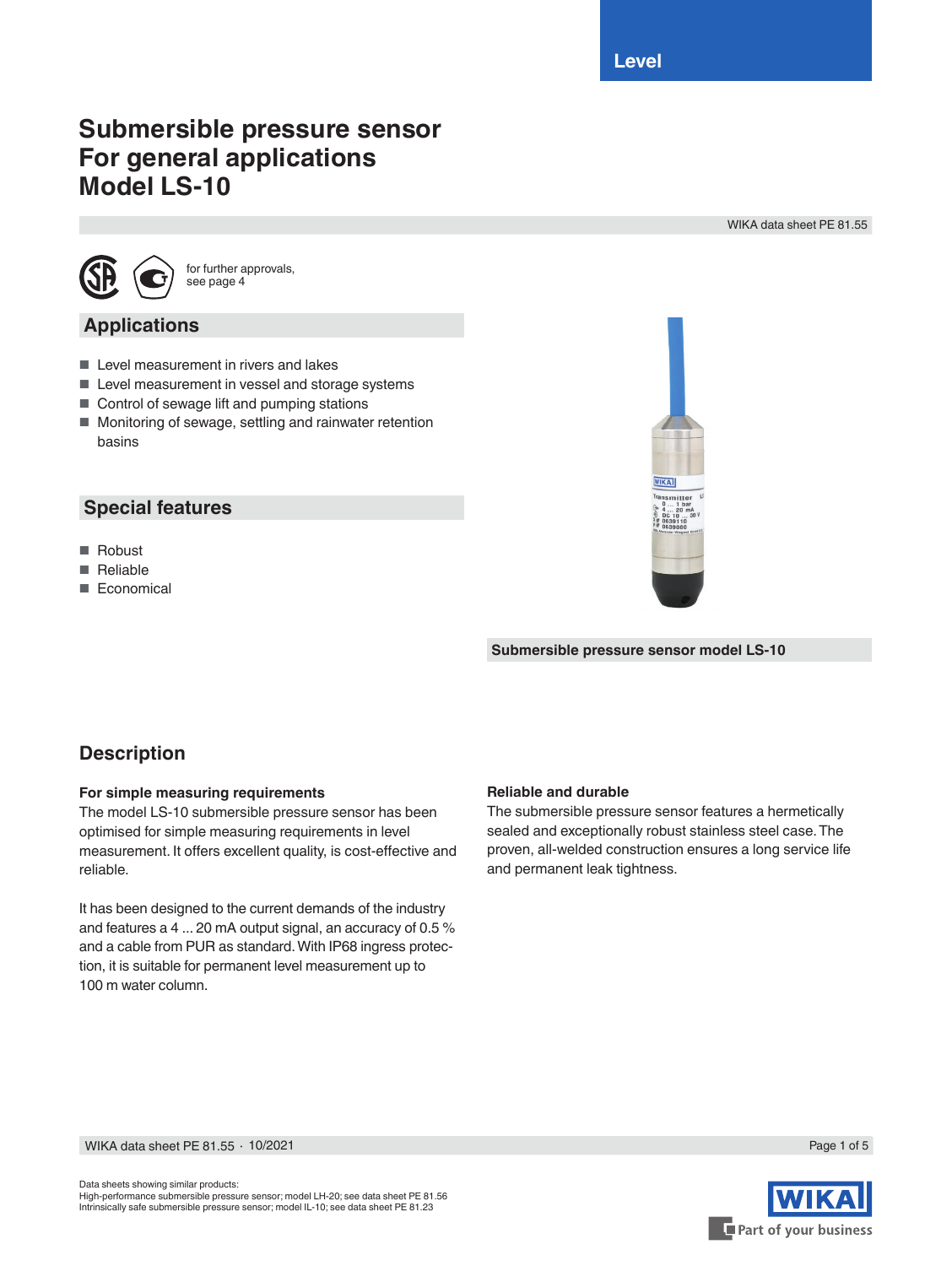## **Specifications**

| <b>Accuracy specifications</b>                        |                                                         |                               |  |  |
|-------------------------------------------------------|---------------------------------------------------------|-------------------------------|--|--|
| Non-linearity per IEC 61298-2                         | $\leq \pm 0.2$ % of span                                |                               |  |  |
| <b>Accuracy</b>                                       | $\rightarrow$ See "Max. measured error per IEC 61298-2" |                               |  |  |
| Max. measured error per IEC 61298-2                   | $\leq \pm 0.5$ % of span                                |                               |  |  |
| Non-repeatability per IEC 61298-2                     | $\leq \pm 0.1$ % of span                                |                               |  |  |
| Mean temperature coefficient at 0  50 °C [32  122 °F] |                                                         |                               |  |  |
| Zero point                                            | Measuring ranges $\leq 0.25$ bar                        | $\leq \pm 0.2$ % of span/10 K |  |  |
|                                                       | Measuring ranges $> 0.25$ bar                           | $\leq \pm 0.4$ % of span/10 K |  |  |
| Span                                                  | $\leq \pm 0.2$ % of span/10 K                           |                               |  |  |
| Long-term stability per DIN 16086                     | $\leq \pm 0.2$ % of span/year                           |                               |  |  |
| <b>Reference conditions</b>                           | Per IEC 61298-1                                         |                               |  |  |

#### **Measuring ranges, gauge pressure**

| bar   |      |
|-------|------|
| 00.25 | 02.5 |
| 00.4  | 04   |
| 00.6  | 0.6  |
| 01    | 010  |
| 01.6  |      |

| psi |      |
|-----|------|
| 05  | 050  |
| 010 | 0100 |
| 015 | 0160 |
| 025 |      |

| <b>inWC</b> |      |
|-------------|------|
| 0100        | 0250 |
| 0150        |      |
|             |      |

| mH <sub>2</sub> O |      |
|-------------------|------|
| 02.5              | 025  |
| 04                | 040  |
| 06                | 060  |
| 010               | 0100 |
| 016               |      |

| Further details on: Measuring range |                                                   |  |  |  |
|-------------------------------------|---------------------------------------------------|--|--|--|
| <b>Units</b>                        | bar, psi, inWC, mH <sub>2</sub> O, mbar, MPa, kPa |  |  |  |
| Overpressure limit                  | 2-fold                                            |  |  |  |

| Output signal         |                                                                               |
|-----------------------|-------------------------------------------------------------------------------|
| <b>Signal type</b>    | $420$ mA                                                                      |
| Load in $\Omega$      | $\le$ (supply voltage - 10 V) / 0.02 A - (cable length in m x 0.14 $\Omega$ ) |
| <b>Voltage supply</b> |                                                                               |
| Supply voltage        | DC 10  30 V                                                                   |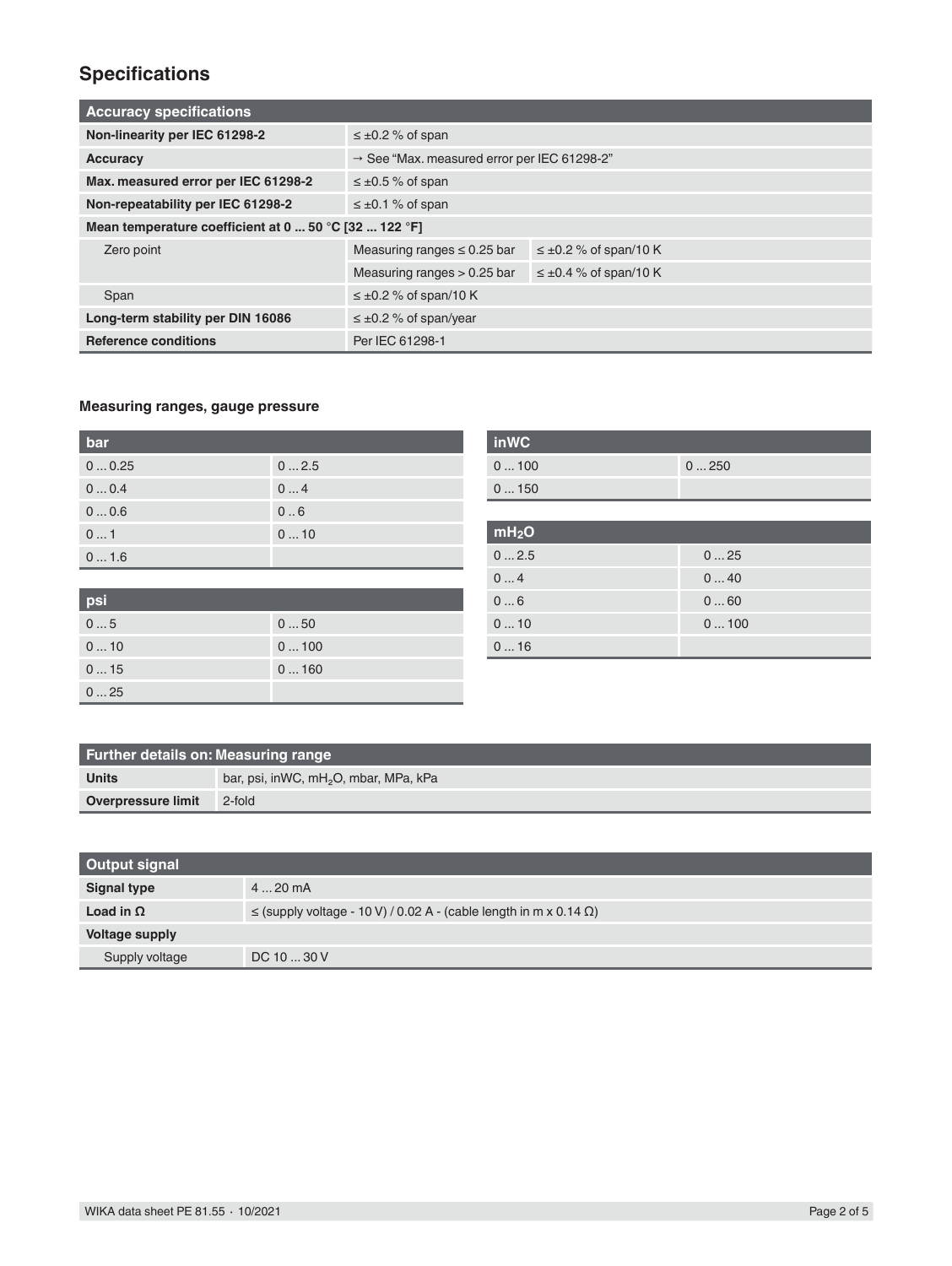| <b>Electrical connection</b>                  |                 |                         |    |    |    |    |    |    |    |    |    |    |     |
|-----------------------------------------------|-----------------|-------------------------|----|----|----|----|----|----|----|----|----|----|-----|
| <b>Connection type</b>                        |                 | Cable outlet            |    |    |    |    |    |    |    |    |    |    |     |
| Cable length                                  |                 |                         |    |    |    |    |    |    |    |    |    |    |     |
| Metres (m)                                    | 1.5             | 3                       | 5  | 10 | 15 | 20 | 25 | 30 | 40 | 50 | 60 | 80 | 100 |
| Feet (ft)                                     | 5               | 10                      | 20 | 30 | 40 | 50 |    |    |    |    |    |    |     |
| <b>Tension force of cable</b>                 |                 |                         |    |    |    |    |    |    |    |    |    |    |     |
| Without strain relief                         |                 | To 350 N                |    |    |    |    |    |    |    |    |    |    |     |
| With strain relief                            |                 | To 1,000 N              |    |    |    |    |    |    |    |    |    |    |     |
| Pin assignment                                |                 | $\rightarrow$ See below |    |    |    |    |    |    |    |    |    |    |     |
| Ingress protection<br>(IP code) per IEC 60529 | <b>IP68</b>     |                         |    |    |    |    |    |    |    |    |    |    |     |
| <b>Short-circuit resistance</b>               | $S_+$ vs. U-    |                         |    |    |    |    |    |    |    |    |    |    |     |
| <b>Reverse polarity</b><br>protection         | $U_+$ vs. $U_-$ |                         |    |    |    |    |    |    |    |    |    |    |     |
| <b>Insulation voltage</b>                     | <b>DC 500 V</b> |                         |    |    |    |    |    |    |    |    |    |    |     |

Other cable lengths on request.

#### **Pin assignment**

| Cable outlet |               |              |  |  |
|--------------|---------------|--------------|--|--|
|              | U+            | <b>Brown</b> |  |  |
|              | U.            | Green        |  |  |
|              | <b>Shield</b> | Grey         |  |  |

| <b>Material</b>          |                 |
|--------------------------|-----------------|
| <b>Material (wetted)</b> |                 |
| <b>Protective cap</b>    | <b>PA</b>       |
| Case                     | Stainless steel |
| <b>Sensor</b>            | Stainless steel |
| Cable                    | <b>PUR</b>      |

| <b>Operating conditions</b>                          |                                           |  |
|------------------------------------------------------|-------------------------------------------|--|
| <b>Medium temperature limit</b>                      | $-10+50$ °C [14  122 °F]                  |  |
| Ambient temperature limit                            | $-10+50$ °C [14  122 °F]                  |  |
| Storage temperature limit                            | $-30+80$ °C [ $-22+176$ °F]               |  |
| <b>Immersion depth</b>                               | To 100 m [328 ft]                         |  |
| Ingress protection (IP code) per<br>IEC 60529        | $\rightarrow$ See "Electrical connection" |  |
| Weight                                               |                                           |  |
| Submersible pressure sensor                          | Approx. 180 g [0.4 lb]                    |  |
| Cable                                                | Approx. 80 g/m [0.054 lb/ft]              |  |
| Additional weight ( $\rightarrow$ see "Accessories") | Approx. 500 g [1.1 lb]                    |  |

| <b>Packaging and instrument labelling</b> |                                                                                          |
|-------------------------------------------|------------------------------------------------------------------------------------------|
| Packaging                                 | Individual packaging                                                                     |
| Instrument labelling                      | $\blacksquare$ WIKA product label, glued<br>■ Customer-specific product label on request |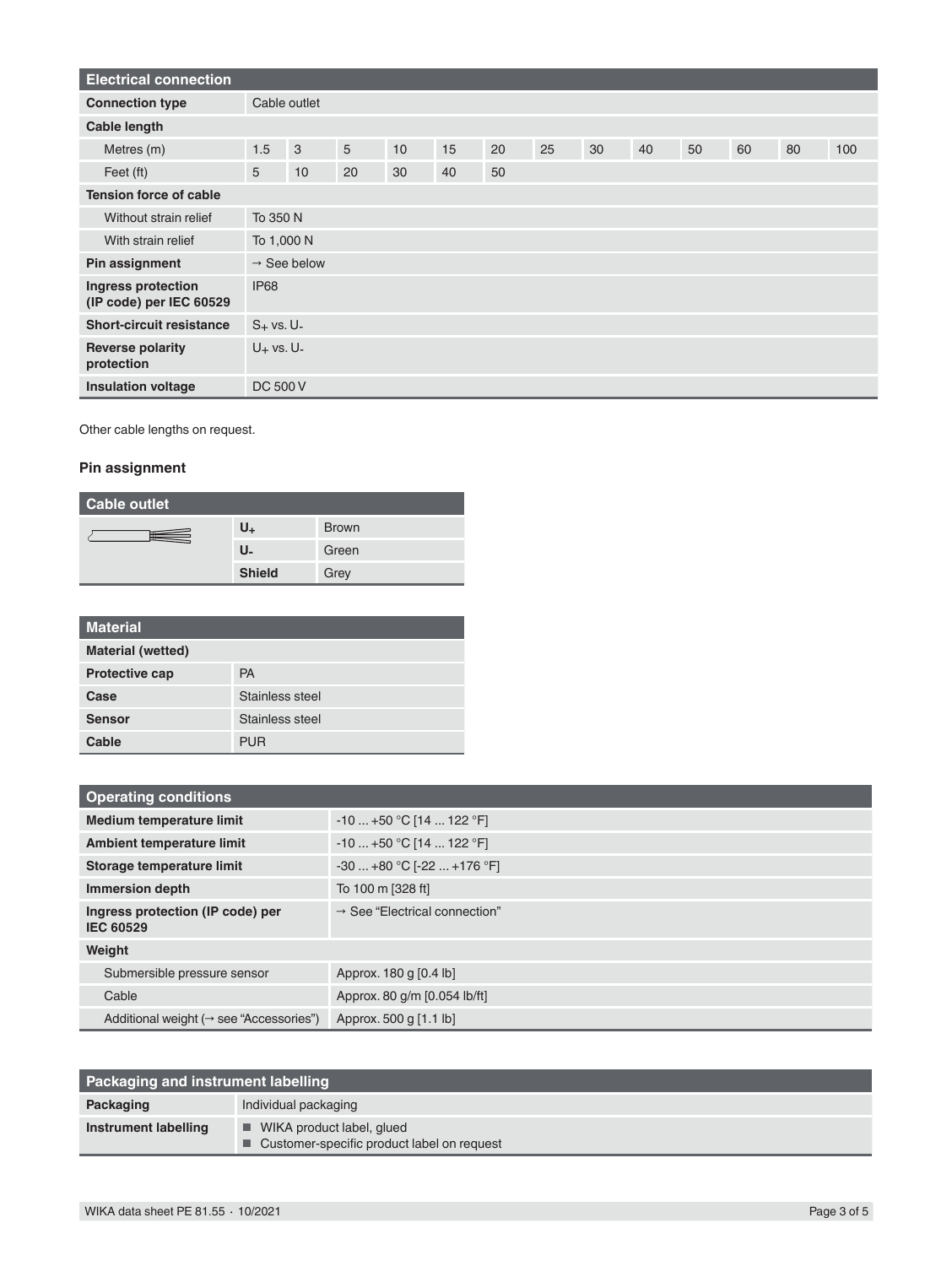### **Approvals**

| Logo          | <b>Description</b>                                                                                 | <b>Country</b>              |  |
|---------------|----------------------------------------------------------------------------------------------------|-----------------------------|--|
| CE            | EU declaration of conformity                                                                       | European Union              |  |
|               | <b>EMC</b> directive<br>EN 61326 emission (group 1, class B) and immunity (industrial application) |                             |  |
|               | <b>RoHS</b> directive                                                                              |                             |  |
| Œ             | <b>CSA</b><br>■ Safety (e.g. electr. safety, overpressure, )<br>Hazardous areas                    | Canada                      |  |
| EAC           | <b>EAC</b>                                                                                         | Eurasian Economic Community |  |
|               | <b>EMC</b> directive                                                                               |                             |  |
| $\bigodot$    | <b>GOST</b><br>Metrology, measurement technology                                                   | Russia                      |  |
| ၆             | <b>KazinMetr</b><br>Metrology, measurement technology                                              | Kazakhstan                  |  |
|               | <b>MTSCHS</b><br>Permission for commissioning                                                      | Kazakhstan                  |  |
| $\bigcirc$    | <b>BelGIM</b><br>Metrology, measurement technology                                                 | <b>Belarus</b>              |  |
| $\bm{\Theta}$ | <b>UkrSEPRO</b><br>Metrology, measurement technology                                               | Ukraine                     |  |
|               | <b>Uzstandard</b><br>Metrology, measurement technology                                             | Uzbekistan                  |  |
|               | <b>CRN</b><br>Safety (e.g. electr. safety, overpressure, )                                         | Canada                      |  |

## **Manufacturer's information and certificates**

| Logo | Description          |
|------|----------------------|
|      | China RoHS directive |

## **Safety-related characteristic values**

| <b>Safety-related characteristic values</b> |              |  |  |  |  |
|---------------------------------------------|--------------|--|--|--|--|
| <b>MTTF</b>                                 | $>100$ years |  |  |  |  |

**→** For approvals and certificates, see website